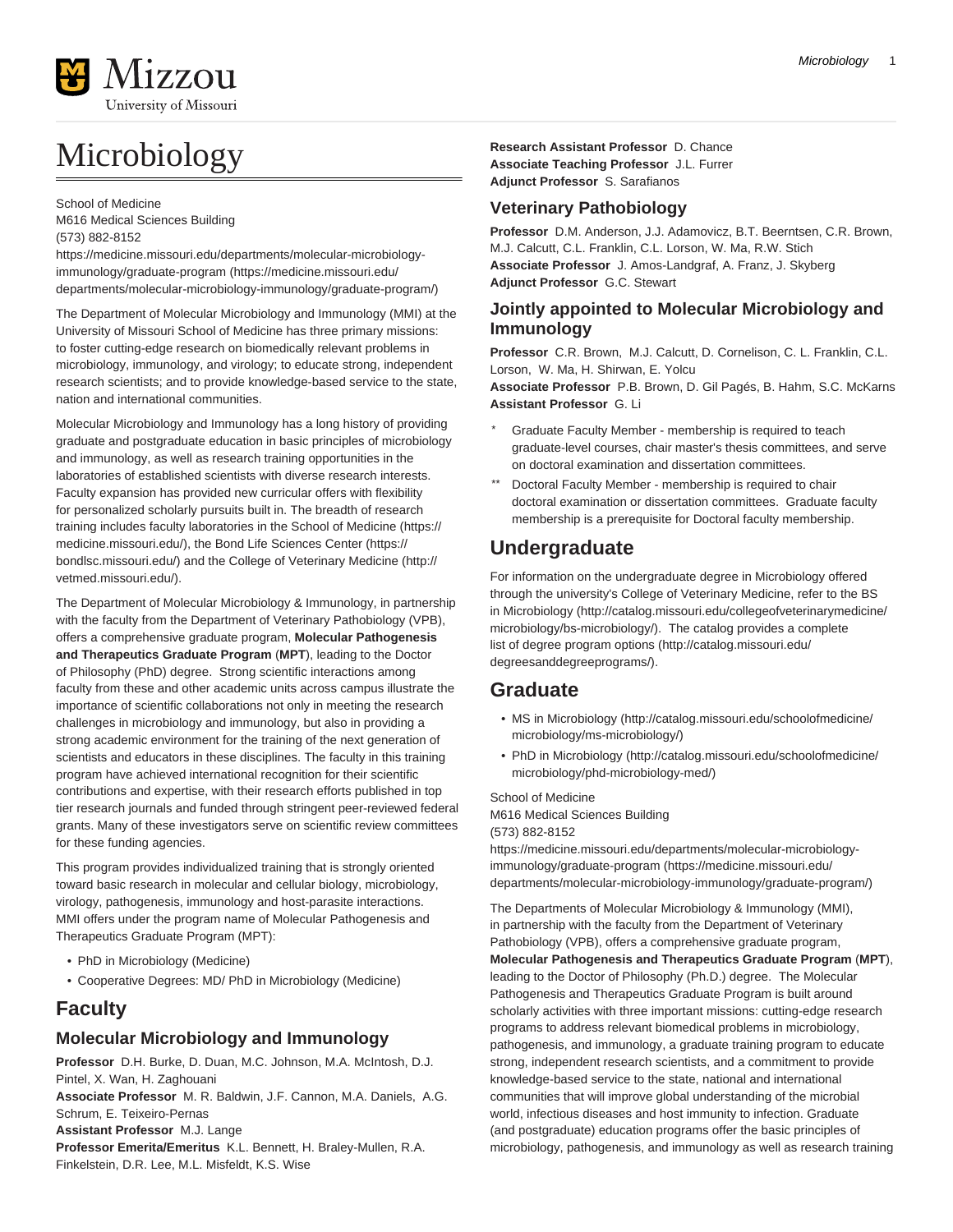

opportunities in the laboratories of established scientists with diverse research interests.

## **Faculty Research**

The program is equipped to support a wide range of research activities at the cutting edge of our diverse science. Faculty research activities focus on key problems in pathogenic microbiology, immunology, molecular biology, genetics, therapeutics, and virology.

### **Research Facilities and Resources**

The research environment at MU with Colleges of Medicine, Veterinary Medicine, Agriculture, Engineering, and Arts and Sciences on one comprehensive campus fosters the development of interdisciplinary scientific interactions that enhance both research and training opportunities for faculty and students alike. The Bond Life Sciences Center represents such an interdisciplinary research enterprise and houses investigators from multiple colleges and departments, including MMI and VPB. Critical to the Molecular Pathogenesis and Therapeutics Graduate Program interests in infectious diseases, pathogenesis, therapeutics, and immunity research, the recent construction of an NIH-funded Laboratory for Infectious Disease Research provides modern BSL3/ABSL3 containment research space and animal holding facilities for the investigation of highly infectious organisms and human select agents. This resource, and the Molecular Pathogenesis and Therapeutics Graduate Program's partnership with the Midwest Regional Center for Excellence in Biodefense and Emerging Infectious Disease Research, centered at Washington University in St. Louis, position MU in the national network of infectious disease research and training efforts. Please [visit the MMI Web site \(https://medicine.missouri.edu/](https://medicine.missouri.edu/departments/molecular-microbiology-immunology/graduate-program/) [departments/molecular-microbiology-immunology/graduate-program/](https://medicine.missouri.edu/departments/molecular-microbiology-immunology/graduate-program/)) for additional information on MMI's access to state of the art facilities.

# **Career Opportunities**

Graduates completing this training are prepared to pursue challenging and rewarding professional careers that involve research and teaching at supervisory levels in both the academic and private sectors.

# **Research and Teaching Assistantships**

Students in the doctoral program are awarded research assistantships. Research assistants work with faculty members to obtain practical experience in carrying out a research project through the collection of research data and writing research reports. All students in the graduate program are required to participate as teaching assistants for two semesters during their studies.

If you are interested in a the Molecular Pathogenesis Graduate Program, please see the ["Degrees, Majors \(Degree Programs\),](http://catalog.missouri.edu/degreesanddegreeprograms/) [Emphasis Areas, Minors and Certificate](http://catalog.missouri.edu/degreesanddegreeprograms/) [\(http://catalog.missouri.edu/](http://catalog.missouri.edu/degreesanddegreeprograms/) [degreesanddegreeprograms/](http://catalog.missouri.edu/degreesanddegreeprograms/))" page for the Ph.D. in Microbiology.

**MICROB 2800: Microbiology for Nursing and Health Professions** This course will provide basic principles for understanding microbial growth, function, and control. This includes a survey of microbial cellular structure/functions, immunology concepts, epidemiology, specimen handling, and causes of microbial disease (bacterial, viral, and parasitic). Material is presented in lecture and corresponding laboratory exercises that will allow students to explore the microbial world around them.

**Prerequisites:** The overall content is "restricted to Freshman and sophomore Nursing and Health Related Professional students only". Other inquires contact department

#### **MICROB 3200: Medical Microbiology and Immunology**

Focus on medically important viruses, bacteria, fungi and parasites with emphasis on their disease causing potential and mechanisms. Introduction to cells and molecules of the immune system with emphasis on their role in fighting infectious diseases. Discussion of treatment and prevention strategies. Lecture material will be reinforced with laboratory demonstrations and hands-on exercises. The course is intended for preprofessional students.

**Credit Hours**: 4

#### **MICROB 3800: Case-Based Microbiology: Assembling Systemic Health Connections**

Detailed infectious diseases across organ systems. The biological characteristics and pathologic mechanisms of infectious diseases caused by bacteria, viruses, fungi and parasites are explored in a case-based learning. Student-driven learning objectives for each case (to include microbiology, anatomy, physiology, pharmacology, technology and clinical LO's each case) help groups connect scientific information across disciplines.

#### **Credit Hours**: 3

**Prerequisites:** Instructor's consent **Recommended:** MICROB 2800 or MICROB 3200, MPP 3202, and PTH\_AS 2201

#### **MICROB 4304: Immunology for Health Professions**

This is a basic immunology course covering cells and organs of the immune system, lymphocyte development, innate immunity, antibody production, antibody-antigen presentation, CD4+ and CD8+ T lymphocyte responses, cytokines, autoimmunity and immunodeficiency among other immunologically relevant topics. Completion of a biochemistry, genetics, or molecular biology course would be helpful. Graded on A-F basis only.

#### **Credit Hours**: 3

**Recommended:** MICROB 3200 or BIOCHM 4270 or MICROB 2800

#### **MICROB 8050: Graduate Student Survival Skills**

This course is an introduction to inform new graduate students about the Microbiology program and provide them with the knowledge to access resources and information needed for a successful transition into their course work and research. The course will also focus on guidelines in selecting mentors and their relationships, time management, good notebook practices, presentation and posters, comprehensive exams, and computer skills needed. Graded on A-F basis only.

**Credit Hour**: 1

#### **MICROB 8303: Fundamental Virology**

Classification of viruses, life cycles, genome organization and expression, host-virus interactions, oncogenes and cellular transformation, viral pathogenesis, viral gene therapy approaches, strategies for anti viral therapy. Graded on A-F basis only.

**Credit Hours**: 3

**Credit Hours**: 4